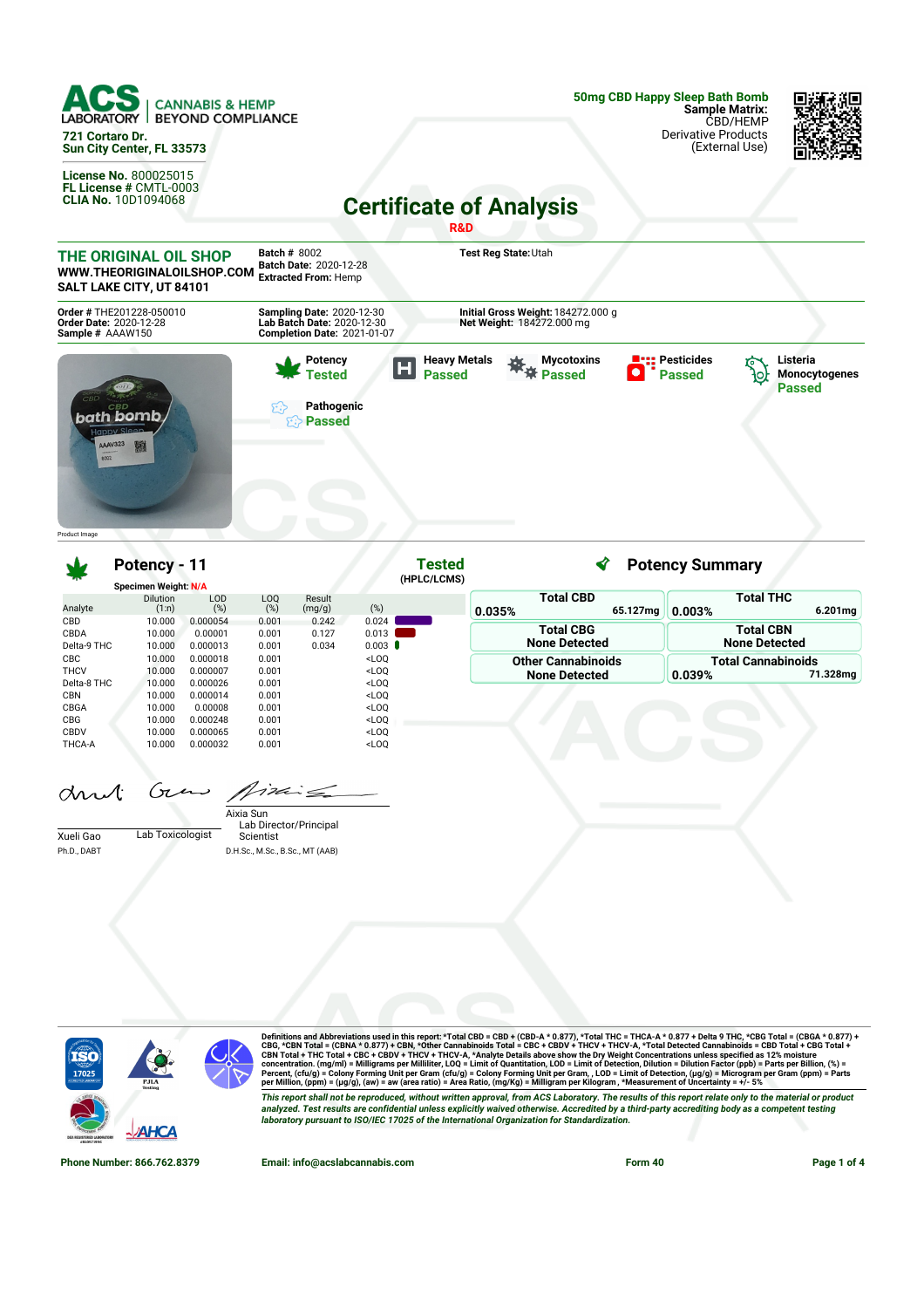

**721 Cortaro Dr. Sun City Center, FL 33573**

**License No.** 800025015 **FL License #** CMTL-0003 **CLIA No.** 10D1094068



# **Certificate of Analysis**

|                                              |                                                                                 |                               |                                                                                        |                    | R&D                                                             |              |                              |                    |                           |
|----------------------------------------------|---------------------------------------------------------------------------------|-------------------------------|----------------------------------------------------------------------------------------|--------------------|-----------------------------------------------------------------|--------------|------------------------------|--------------------|---------------------------|
|                                              | THE ORIGINAL OIL SHOP<br>WWW.THEORIGINALOILSHOP.COM<br>SALT LAKE CITY, UT 84101 |                               | <b>Batch # 8002</b><br>Batch Date: 2020-12-28<br><b>Extracted From: Hemp</b>           |                    | Test Reg State: Utah                                            |              |                              |                    |                           |
| Sample # AAAW150                             | Order # THE201228-050010<br>Order Date: 2020-12-28                              |                               | Sampling Date: 2020-12-30<br>Lab Batch Date: 2020-12-30<br>Completion Date: 2021-01-07 |                    | Initial Gross Weight: 184272.000 g<br>Net Weight: 184272.000 mg |              |                              |                    |                           |
| Η                                            | <b>Heavy Metals (For UT Clients ONLY)</b><br><b>Specimen Weight: N/A</b>        |                               |                                                                                        |                    |                                                                 |              |                              |                    | <b>Passed</b><br>(ICP-MS) |
| Analyte                                      |                                                                                 | LOQ<br>(ppb)                  | <b>Action Level</b><br>(ppb)                                                           | Result<br>(ppb)    | Analyte                                                         | LOQ<br>(ppb) | <b>Action Level</b><br>(ppb) | Result<br>(ppb)    |                           |
| Arsenic (As)<br>Lead (Pb)                    | <b>Total Contaminant Load (TCL)</b>                                             | 100<br>100<br><b>886 ppb</b>  | 2000<br>1200                                                                           | $<$ LOQ<br>886.000 | Cadmium (Cd)<br>Mercury (Hg)                                    | 100<br>100   | 820<br>400                   | $<$ LOQ<br>$<$ LOQ |                           |
|                                              | <b>Mycotoxin - Utah</b><br>Specimen Weight: 162.940 mg                          |                               |                                                                                        |                    |                                                                 |              |                              |                    | <b>Passed</b><br>(LCMS)   |
| <b>Dilution Factor: 9.206</b>                |                                                                                 |                               |                                                                                        |                    |                                                                 |              |                              |                    |                           |
| Analyte                                      |                                                                                 | LOQ<br>(ppb)                  | <b>Action Level</b><br>(ppb)                                                           | Result<br>(ppb)    | Analyte                                                         | LOQ<br>(ppb) | <b>Action Level</b><br>(ppb) | Result<br>(ppb)    |                           |
| Aflatoxin B1<br>Aflatoxin G1<br>Ochratoxin A |                                                                                 | 6<br>6<br>12                  | 20<br>20<br>20                                                                         | LOO<br>LOO<br>LOO  | Aflatoxin B2<br>Aflatoxin G2                                    | 6<br>6       | 20<br>20                     | $<$ LOQ<br>LOO     |                           |
| Mul:<br>Xueli Gao<br>Ph.D., DABT             | Gun<br>Lab Toxicologist                                                         | Aixia Sun<br><b>Scientist</b> | i<br>Lab Director/Principal<br>D.H.Sc., M.Sc., B.Sc., MT (AAB)                         |                    |                                                                 |              |                              |                    |                           |
|                                              |                                                                                 |                               |                                                                                        |                    |                                                                 |              |                              |                    |                           |



Definitions and Abbreviations used in this report: \*Total CBD = CBD + (CBD-A \* 0.877), \*Total THC = THCA-A \* 0.877 + Delta 9 THC, \*CBG Total = (CBGA \* 0.877) +<br>CBG, \*CBN Total = (CBNA \* 0.877) + CBN, \*Other Cannabinois To This report shall not be reproduced, without written approval, from ACS Laboratory. The results of this report relate only to the material or product<br>analyzed. Test results are confidential unless explicitly waived otherwi

**Phone Number: 866.762.8379 Email: info@acslabcannabis.com Form 40 Page 2 of 4**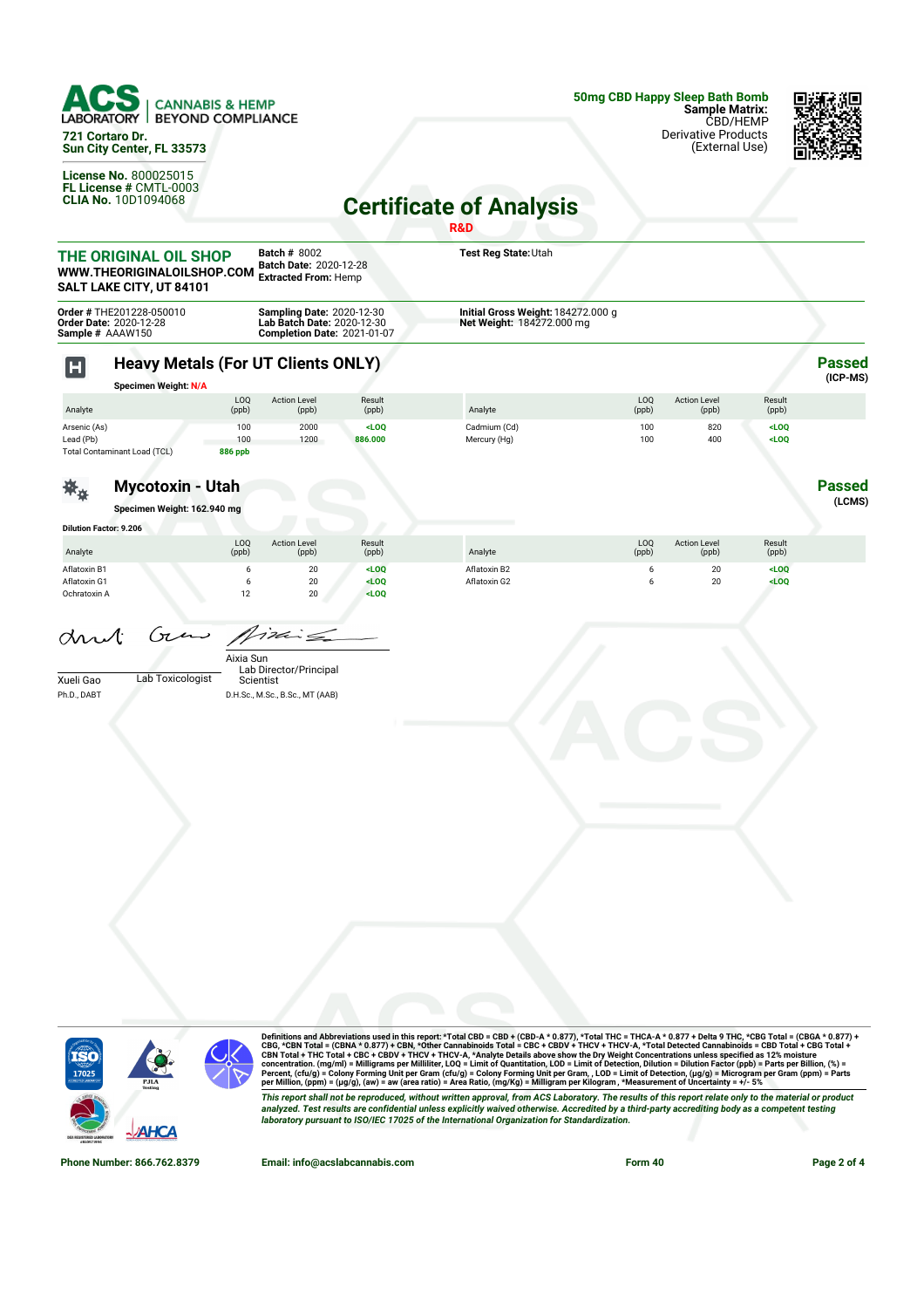### **CANNABIS & HEMP BEYOND COMPLIANCE**

**721 Cortaro Dr. Sun City Center, FL 33573**

**License No.** 800025015 **FL License #** CMTL-0003 **CLIA No.** 10D1094068



## **Certificate of Analysis**

|                                                                                                                                                                                |                                                              |                                                 |                                                                 | <b>R&amp;D</b>      |                          |                              |                 |                              |
|--------------------------------------------------------------------------------------------------------------------------------------------------------------------------------|--------------------------------------------------------------|-------------------------------------------------|-----------------------------------------------------------------|---------------------|--------------------------|------------------------------|-----------------|------------------------------|
| <b>Batch # 8002</b><br><b>THE ORIGINAL OIL SHOP</b><br><b>Batch Date: 2020-12-28</b><br>WWW.THEORIGINALOILSHOP.COM<br><b>Extracted From: Hemp</b><br>SALT LAKE CITY, UT 84101  |                                                              |                                                 | Test Reg State: Utah                                            |                     |                          |                              |                 |                              |
| Order # THE201228-050010<br><b>Sampling Date: 2020-12-30</b><br>Order Date: 2020-12-28<br>Lab Batch Date: 2020-12-30<br><b>Completion Date: 2021-01-07</b><br>Sample # AAAW150 |                                                              |                                                 | Initial Gross Weight: 184272.000 g<br>Net Weight: 184272.000 mg |                     |                          |                              |                 |                              |
| ö"<br><b>Dilution Factor: 9.206</b>                                                                                                                                            | <b>Pesticides (UT Levels)</b><br>Specimen Weight: 162.940 mg |                                                 |                                                                 |                     |                          |                              |                 | <b>Passed</b><br>(LCMS/GCMS) |
| Analyte                                                                                                                                                                        | (ppb)                                                        | L <sub>00</sub><br><b>Action Level</b><br>(ppb) | Result<br>(ppb)                                                 | Analyte             | L <sub>00</sub><br>(ppb) | <b>Action Level</b><br>(ppb) | Result<br>(ppb) |                              |
| Abamectin                                                                                                                                                                      | 28.23                                                        | 500                                             | $<$ LOQ                                                         | Acephate            | 30                       | 400                          | $<$ LOQ         |                              |
| Acequinocyl                                                                                                                                                                    |                                                              | 48<br>2000                                      | $<$ LOQ                                                         | Acetamiprid         | 30                       | 200                          | LOO             |                              |
| Aldicarb                                                                                                                                                                       |                                                              | 400<br>30                                       | LOO                                                             | Azoxystrobin        | 10                       | 200                          | LOO             |                              |
| <b>Bifenazate</b>                                                                                                                                                              |                                                              | 30<br>200                                       | $<$ LOQ                                                         | Bifenthrin          | 30                       | 200                          | $<$ LOQ         |                              |
| <b>Boscalid</b>                                                                                                                                                                |                                                              | 30<br>400                                       | $<$ LOQ                                                         | Carbaryl            | 10                       | 200                          | $<$ LOQ         |                              |
| Carbofuran                                                                                                                                                                     |                                                              | 200<br>30                                       | $<$ LOQ                                                         | Chlorantraniliprole | 30                       | 200                          | $<$ LOQ         |                              |
| Chlorfenapyr                                                                                                                                                                   |                                                              | 48<br>1000                                      | $<$ LOQ                                                         | Chlorpyrifos        | 30                       | 200                          | $<$ LOQ         |                              |
| Clofentezine                                                                                                                                                                   |                                                              | 200<br>30                                       | $<$ LOQ                                                         | Cyfluthrin          | 30                       | 1000                         | $<$ LOQ         |                              |
| Cypermethrin                                                                                                                                                                   |                                                              | 30<br>1000                                      | $<$ LOQ                                                         | Daminozide          | 30                       | 1000                         | $<$ LOQ         |                              |
| Diazinon                                                                                                                                                                       |                                                              | 30<br>200                                       | LOO                                                             | Dichlorvos          | 30                       | 100                          | $<$ LOO         |                              |
| Dimethoate                                                                                                                                                                     |                                                              | 30<br>200                                       | $<$ LOQ                                                         | Ethoprophos         | 30                       | 200                          | LOO             |                              |
| Etofenprox                                                                                                                                                                     |                                                              | 30<br>400                                       | $<$ LOO                                                         | Etoxazole           | 30                       | 200                          | LOO             |                              |
| Fenoxycarb                                                                                                                                                                     |                                                              | 200<br>30                                       | LOO                                                             | Fenpyroximate       | 30                       | 400                          | $<$ LOQ         |                              |
| Fipronil                                                                                                                                                                       |                                                              | 30<br>400                                       | $<$ LOQ                                                         | Flonicamid          | 30                       | 1000                         | $<$ LOQ         |                              |
| Fludioxonil                                                                                                                                                                    |                                                              | 30<br>400                                       | $<$ LOO                                                         | Hexythiazox         | 30                       | 1000                         | $<$ LOO         |                              |
| Imazalil                                                                                                                                                                       |                                                              | 30<br>200                                       | $<$ LOO                                                         | Imidacloprid        | 30                       | 400                          | $<$ LOO         |                              |
| Kresoxim Methyl                                                                                                                                                                |                                                              | 30<br>400                                       | $<$ LOO                                                         | Metalaxyl           | 10                       | 200                          | $<$ LOO         |                              |
| Methiocarb                                                                                                                                                                     |                                                              | 30<br>200                                       | $<$ LOQ                                                         | Methomyl            | 30                       | 400                          | $<$ LOQ         |                              |
| <b>MGK-264</b>                                                                                                                                                                 |                                                              | 48<br>200                                       | $<$ LOQ                                                         | Myclobutanil        | 30                       | 200                          | $<$ LOQ         |                              |
| Naled                                                                                                                                                                          |                                                              | 30<br>500                                       | $<$ LOO                                                         | Oxamyl              | 30                       | 1000                         | $<$ LOO         |                              |
| Paclobutrazol                                                                                                                                                                  |                                                              | 30<br>400                                       | $<$ LOO                                                         | Phosmet             | 30                       | 200                          | $<$ LOO         |                              |

Piperonylbutoxide 30 2000 **<LOQ** Prallethrin 30 200 **<LOQ** Propiconazole 30 400 **<LOQ** Propoxur 30 200 **<LOQ** Pyrethrins 30 1000 **<LOQ** Pyridaben 30 200 **<LOQ** Spinosad 30 200 **<LOQ** Spiromesifen 30 200 **<LOQ** Spirotetramat 30 200 **<LOQ** Spiroxamine 30 400 **<LOQ** Tebuconazole 30 400 **<LOQ** Thiacloprid 30 200 **<LOQ** Thiamethoxam 30 200 **<LOQ** Trifloxystrobin 30 200 **<LOQ**

drut Gτ ina  $\epsilon$ 

Total Contaminant Load (TCL) **886 ppb**

Xueli Gao Lab Toxicologist Ph.D., DABT

Lab Director/Principal Scientist Aixia Sun D.H.Sc., M.Sc., B.Sc., MT (AAB)

**TSO** 17025

Definitions and Abbreviations used in this report: \*Total CBD = CBD + (CBD-A \* 0.877), \*Total THC = THCA-A \* 0.877 + Delta 9 THC, \*CBG Total = (CBGA \* 0.877) +<br>CBG, \*CBN Total = (CBNA \* 0.877) + CBN, \*Other Cannabinois To This report shall not be reproduced, without written approval, from ACS Laboratory. The results of this report relate only to the material or product<br>analyzed. Test results are confidential unless explicitly waived otherwi *laboratory pursuant to ISO/IEC 17025 of the International Organization for Standardization.*

**Phone Number: 866.762.8379 Email: info@acslabcannabis.com Form 40 Page 3 of 4**